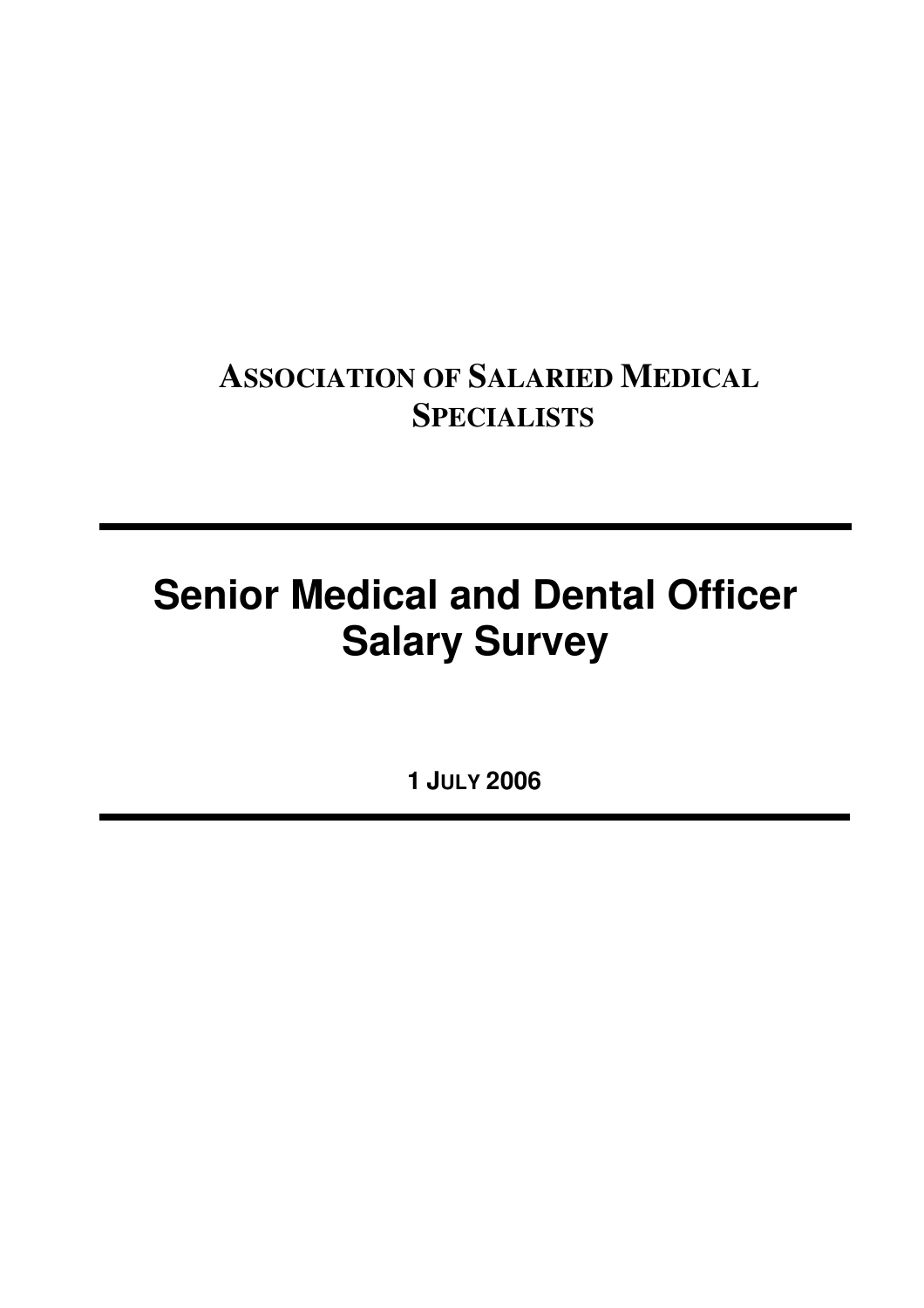This is the Association's thirteenth survey of full time equivalent (FTE) salaries for senior medical staff at district health boards and their predecessors. Employers were asked for the number of staff on the base salary steps of the scale in the collective agreement covering senior medical officers as at 1 July 2006. The survey reports on FTE base salaries. It does not take into account:

- hours worked in excess of 40 hours per week (i.e. those hours recognised through job sizing);
- the availability allowance; or
- any other special enhancements.

It is a count of where doctors covered by the DHB MECA negotiated by the ASMS are on the salary scales.

The information supplied by DHBs was on 2845 specialists (738 females and 2,107 males) and 396 medical and dental officers (179 females and 217 males).

In 2001 we asked for a breakdown by gender for the first time. In the past some DHBs have not been able to supply the information in that form. This is the second year where a gender breakdown has been universally available. The results are set out in Tables 3.1 and 3.2, and 4.1 and 4.2.

In view of the Pay and Employment Equity work presumably going on in DHBs, we have added tables 4.1 and 4.2 showing the distribution of males and females in each DHB by salary step.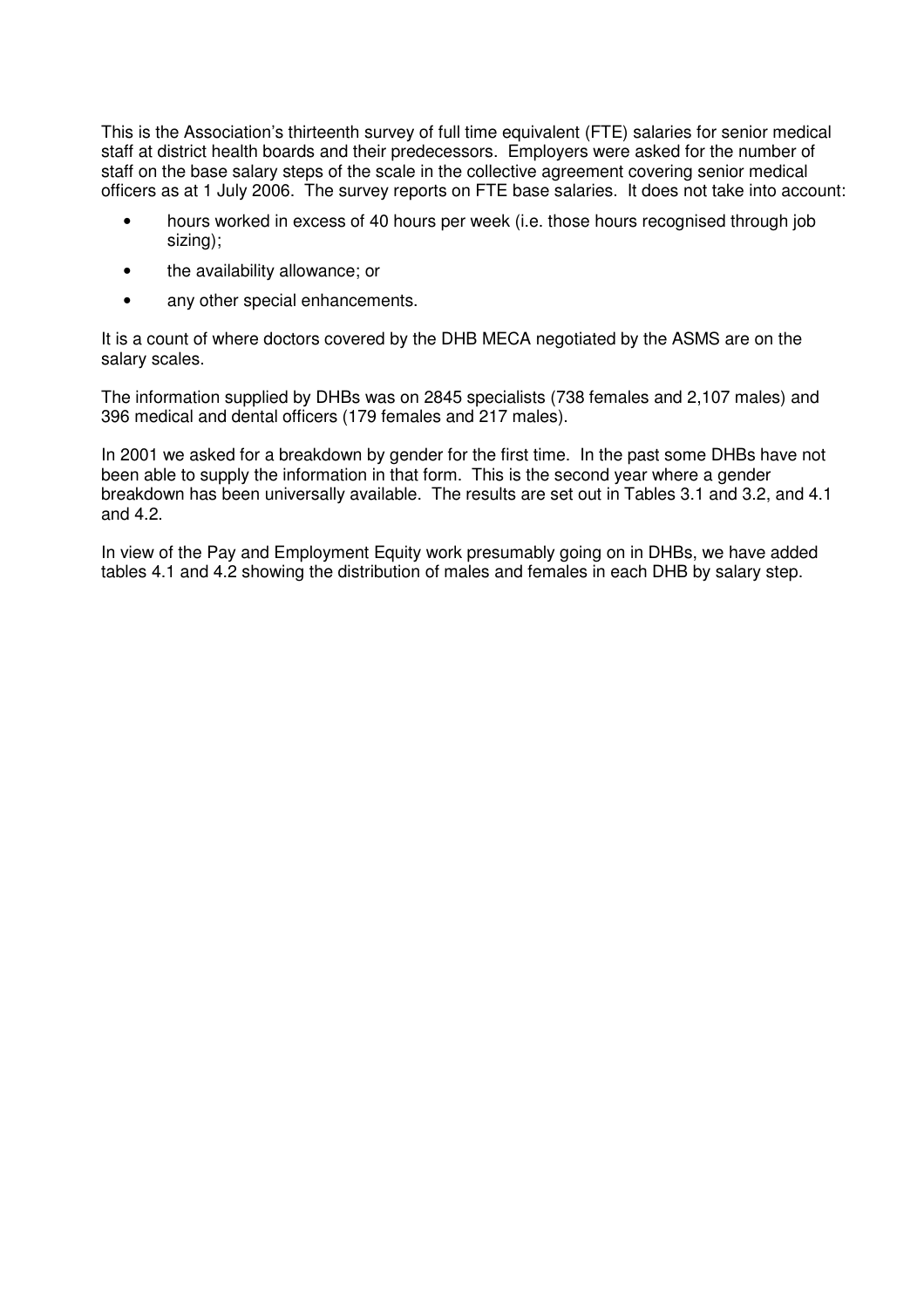#### **NATIONAL FTE MEAN BASE SALARY INCREASE**

Table 1.1 summarises national trends. On 30 June 1993 the mean FTE specialist base rate was \$85,658. By 1 July 2006 this had increased to \$143,310 (a raw increase of about 67.3% since 1993). This represents a 1.9% increase on the 2005 mean.

For medical and dental officers the equivalent salary movement to 1 July 2006 was from \$67,457 on 30 June 1993 to \$114,664 (a raw increase of about 70.0%). This represents a 3.2% increase on the 2005 mean.

| <b>YEAR</b> |           | <b>SPECIALIST</b>    |            | <b>MEDICAL AND DENTAL</b><br>OFFICERS |
|-------------|-----------|----------------------|------------|---------------------------------------|
|             | Mean Base | Annual<br>% Increase | Mean Base  | Annual<br>% Increase                  |
| 1993        | 85,658    |                      | 67,457     |                                       |
| 1997        | 105,560   | 5.0                  | 80,812     | 7.8                                   |
| $1998^1$    | 108,438   | 2.7                  | 84,541     | 4.6                                   |
| 1999        | 112,055   | 3.3                  | 86,743     | 2.6                                   |
| 2000        | 116,755   | 4.2                  | 89,812     | 3.5                                   |
| 2001        | 120,942   | 3.6                  | $91,931^2$ | 2.4                                   |
| 2002        | 125,289   | 3.6                  | 96,207     | 4.7                                   |
| 2003        | 129,743   | 3.6                  | 100,002    | 3.9                                   |
| 2004        | 131,740   | 1.5                  | 101,640    | 1.6                                   |
| 2005        | 140,583   | 6.7                  | 111,088    | 9.3                                   |
| 2006        | 143,310   | 1.9                  | 114,664    | 3.2                                   |

| Table 1.1                                                 |  |
|-----------------------------------------------------------|--|
| Summary of National Mean Full Time Equivalent Base Salary |  |

Table 1.2 shows the change in the mean salary by gender since last year and the numbers of employees.

#### **Table 1.2 Change in Mean Salary by Gender 2005/2006**

|         |                 |              | <b>SPECIALISTS</b>      |              |              |              | <b>MEDICAL AND DENTAL OFFICERS</b> |                 |              |              |              |                                          |              |                          |
|---------|-----------------|--------------|-------------------------|--------------|--------------|--------------|------------------------------------|-----------------|--------------|--------------|--------------|------------------------------------------|--------------|--------------------------|
|         | Numbers<br>2006 | Mean<br>2006 | Mean<br>2005            | Mean<br>2004 | Mean<br>2003 | Mean<br>2002 | %<br>ichange<br>$02-06$            | Numbers<br>2006 | Mean<br>2006 | Mean<br>2005 | Mean<br>2004 | Mean<br>2003                             | Mean<br>2002 | %<br>change<br>$02 - 06$ |
| Females | 738             | 137.942      | $136,160$ 127,290       |              | 127,290      | 121.820      | 13.2                               | 179             | 112.922      | 110.231      | 127,290      | 127.290                                  | 94,619       | 19.3                     |
| Males   | 2.107           | 145.190      | 142.064                 | 133,175      | 133, 175     | 126,273      | 15.0                               | 217             | 116.101      | 111.650      | 133.175      | 133.175                                  | 97.479       | 19.1                     |
| Total   | 2,845           | 143,310      | 140,583 131,740 131,740 |              |              | 125.289      | 14.4                               | 396             | 114,664      | 111,088      | $131,740^3$  | 131.740 <sup>4</sup> 96.207 <sup>5</sup> |              | 19.2                     |

<sup>&</sup>lt;sup>1</sup> There was no return for Auckland Healthcare for 1 July 1998

4 No gender breakdown was available MidCentral and Hawkes Bay DHBs, Canterbury provided only a partial breakdown 5 Total includes 56 medical officers from Hawkes Bay, MidCentral and Christchurch where no gender breakdown was provided.

 $2$  This figure has been amended from the 2001 salary survey.

<sup>&</sup>lt;sup>3</sup> No gender breakdown was available for MidCentral and Otago DHBs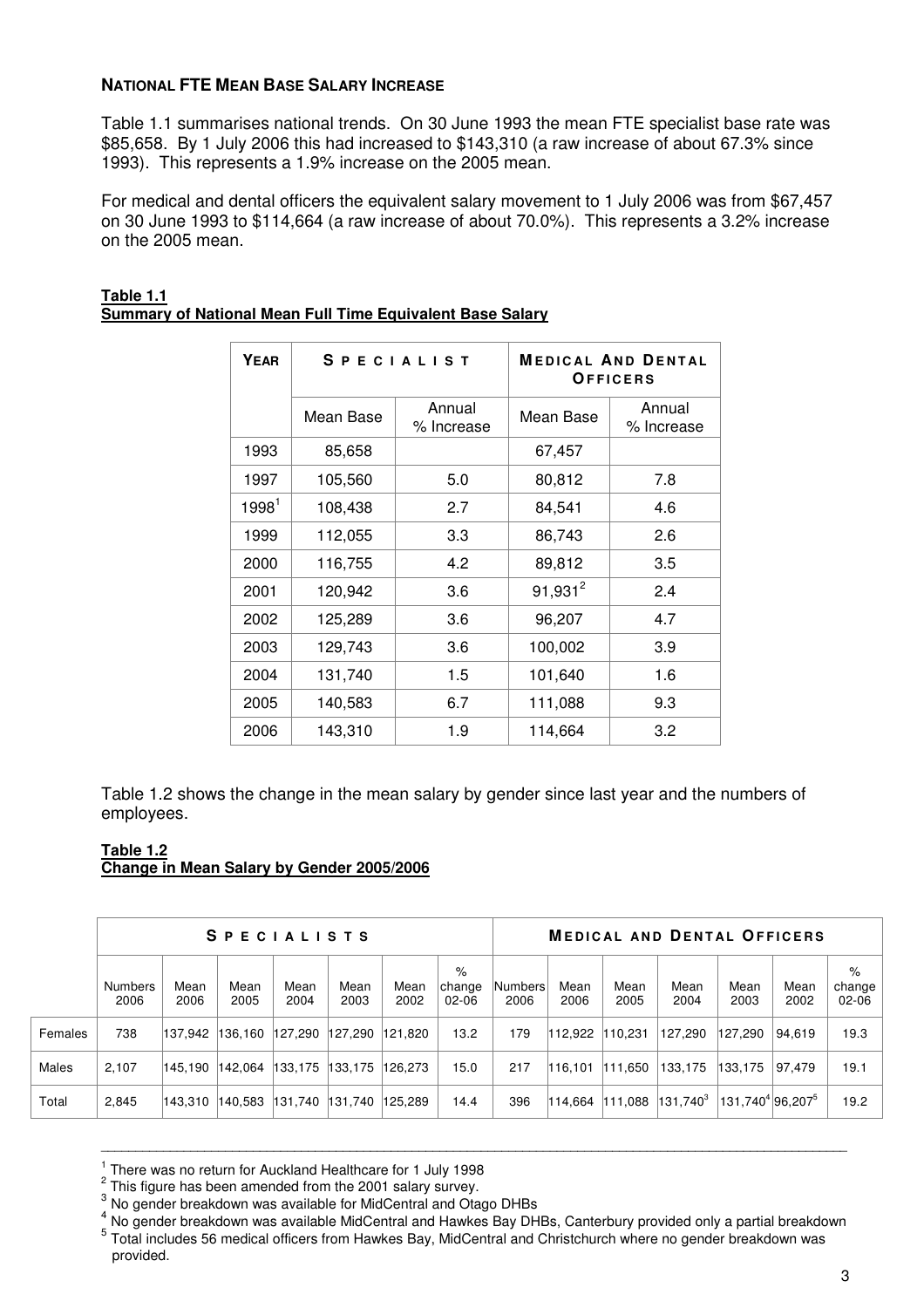#### **DHB SPECIALIST AND MEDICAL OFFICER MEAN FTE BASE SALARY INCREASE**

Tables 2.1 and 2.2 report on the mean FTE base salary for the specialists and medical officers in each DHB since 2001 and including 1993 (when the survey began) and the percentage change between 2001 and 2002, 2002 and 2003, 2003 and 2004, 2004 and 2005, 2005 and 2006 and between 1993 and 2006.

|                                   |                |         |         |         |         |         |                      |        | %<br>C<br>н<br>A<br>N<br>G<br>Е |       |        |        |           |       |
|-----------------------------------|----------------|---------|---------|---------|---------|---------|----------------------|--------|---------------------------------|-------|--------|--------|-----------|-------|
| <b>DHB</b>                        | <b>NUMBERS</b> | 2006    | 2005    | 2004    | 2003    | 2002    | 2001                 | 1993   | 05-06                           | 04-05 | 03-04  | 02-03  | $01 - 02$ | 93-06 |
| Northland                         | 105            | 140,833 | 133,198 | 132,909 | 126,225 | 125,746 | 118,455              | 87,087 | 5.7                             | 0.2   | 5.3    | 0.4    | 6.2       | 61.7  |
| Waitemata                         | 233            | 138,264 | 135,809 | 125,975 | 125,544 | 122,700 | 116,724              |        | 1.8                             | 7.8   | 0.3    | 2.3    | 5.1       |       |
| Auckland                          | 565            | 145,761 | 142,524 | 132,623 | 131,593 | 126,500 | 126,895              | 87,415 | 2.3                             | 7.5   | 0.8    | 4.0    | $-0.3$    | 66.7  |
| Counties<br>Manukau               | 257            | 138,134 | 135,241 | 126,388 | 124,181 | 119,440 | 113,824              | 84,151 | 2.1                             | 7.0   | 1.8    | 4.0    | 4.9       | 64.2  |
| Waikato                           | 249            | 145.434 | 143.111 | 132.821 | 130,919 | 129.417 | 122.906              | 83.989 | 1.6                             | 7.7   | 1.5    | 1.2    | 5.3       | 73.2  |
| Bay of Plenty                     | 99             | 150.076 | 149.655 | 140.963 | 138.676 | 134.941 | 131.980              | 84.663 | 0.3                             | 6.2   | 1.6    | 2.8    | 2.2       | 77.3  |
| Lakes                             | 48             | 139,125 | 136,440 | 126,920 | 125,318 | 124,255 | 118,418              | 86,034 | 2.0                             | 7.5   | 1.3    | 0.9    | 4.9       | 61.7  |
| Tairawhiti                        | 32             | 144,344 | 139,950 | 129,672 | 125,479 | 118,568 | 115,182              | 84,471 | 3.1                             | 7.9   | 3.3    | 5.8    | 2.9       | 70.9  |
| Taranaki                          | 47             | 139.787 | 138.408 | 131,186 | 130,450 | 127,487 | 123.711              | 84,119 | 1.0                             | 5.5   | 0.6    | 2.3    | 3.1       | 66.2  |
| Hawkes Bay                        | 79             | 145,918 | 141,469 | 134,371 | 133,552 | 129,476 | 124,375              |        | 3.1                             | 5.3   | 0.6    | 3.1    | 4.1       |       |
| Whanganui                         | 45             | 150,378 | 150,951 | 139,917 | 140,147 | 142,976 | 135,140              | 86,152 | $-0.4$                          | 7.9   | $-0.2$ | $-2.0$ | 5.8       | 74.5  |
| <b>MidCentral</b>                 | 97             | 147,711 | 143,519 | 134,251 | 129,883 | 124.256 | 117,432              | 86.744 | 2.9                             | 6.9   | 3.4    | 4.5    | 5.8       | 70.3  |
| Wairarapa                         | 19             | 154,237 | 152.600 | 139,553 | 138.690 | 130.476 | 129.750              | 87,493 | 1.1                             | 9.3   | 0.6    | 6.3    | 0.6       | 76.3  |
| <b>Hutt Valley</b>                | 101            | 140.644 | 139,963 | 132.696 | 130,529 | 124,259 | 122,297              | 87,561 | 0.5                             | 5.5   | 1.7    | 5.0    | 1.6       | 60.6  |
| <b>Capital Coast</b>              | 226            | 142,527 | 140,638 | 132,219 | 130,338 | 126,956 | 123,250              | 88,080 | 1.3                             | 6.4   | 1.4    | 2.7    | 3.0       | 61.8  |
| Nelson<br>Marlborough             | 92             | 147.522 | 146,287 | 134.942 | 134,954 | 128.417 | 124.375              | 88.669 | 0.8                             | 8.4   | 0.0    | 5.1    | 3.2       | 66.4  |
| <b>West Coast</b>                 | 24             | 154,521 | 154,346 | 145,357 | 144,371 | 123,688 | 121,361              | 85,492 | 0.1                             | 6.2   | 0.7    | 16.7   | 1.9       | 80.7  |
| Canterbury                        | 305            | 140,934 | 137,853 | 130,453 | 126,518 | 121,093 | 113,824              |        | 2.2                             | 5.7   | 3.1    | 4.5    | 6.4       |       |
| South<br>Canterbury               | 30             | 137.967 | 134,980 | 125,143 | 123,222 | 117.207 | 112.125              | 81.283 | 2.2                             | 7.9   | 1.6    | 5.1    | 4.5       | 69.7  |
| Otago                             | 138            | 141,594 | 140,232 | 128,564 | 126,257 | 119.482 | 110,477              | 85,026 | 1.0                             | 9.1   | 1.8    | 5.7    | 8.2       | 66.5  |
| Southland                         | 54             | 148,296 | 147,929 | 140,012 | 138,849 | 133,379 | 127,709              | 85,790 | 0.2                             | 5.7   | 0.8    | 4.1    | 4.4       | 72.9  |
| <b>NATIONAL</b><br><b>AVERAGE</b> | 2845           | 143,310 | 140,583 | 131,740 | 129,743 | 125,289 | 120,942 <sup>6</sup> | 85,658 | 1.9                             | 6.7   | 1.5    | 3.6    | 3.6       | 67.3  |

## **Table 2.1 Mean Full Time Equivalent Base Salary for DHB Specialists**

 $^6$  National averages from 1998 to 2000 are the mean of the DHBs (or their predecessors' means). National averages for other years are calculated by dividing the number of SMOs in the survey into the total FTE salary figure.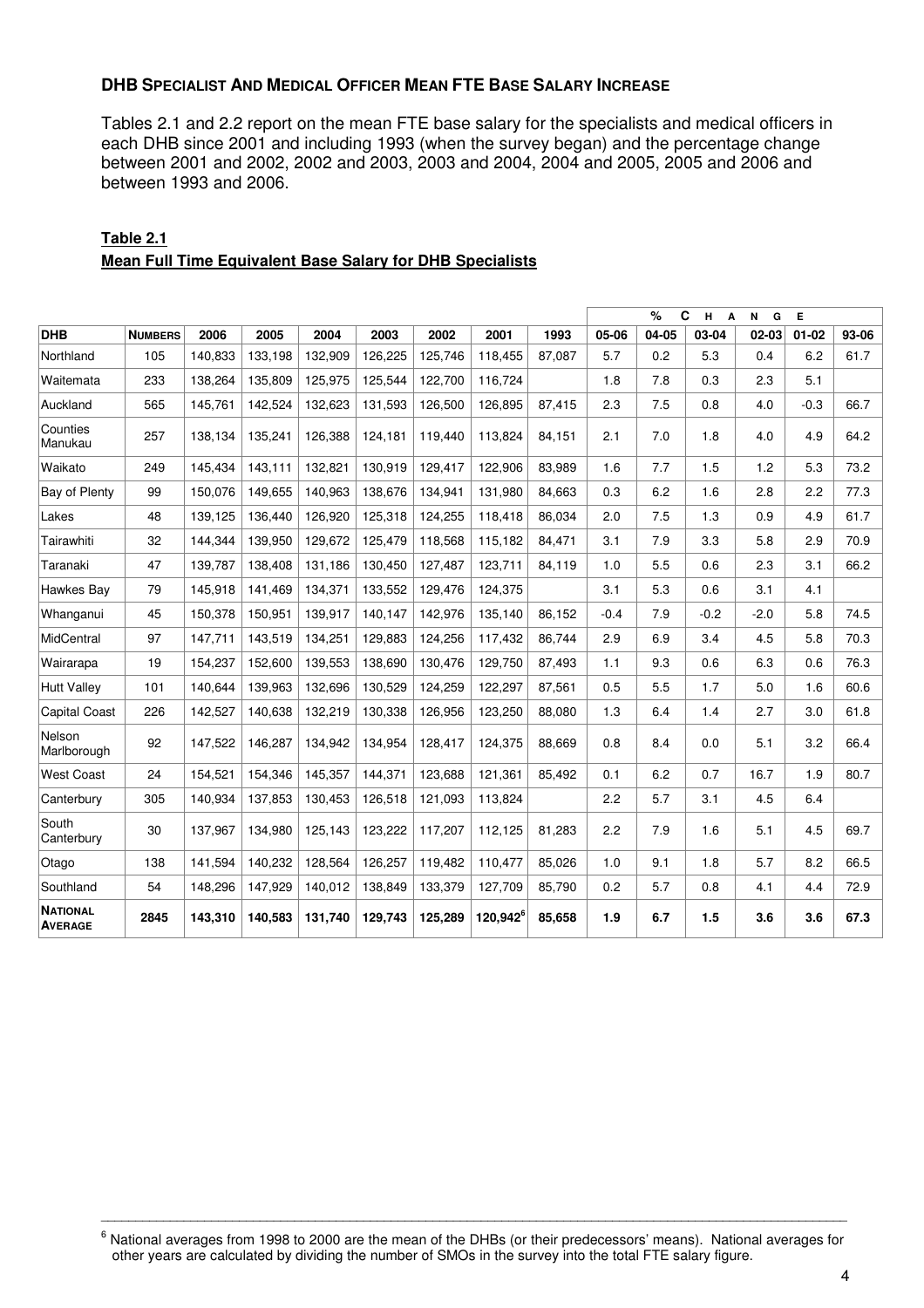#### **Table 2.2 Mean Full Time Equivalent Salary for Medical/Dental Officers**

|                                               |                |         |         |         |         |          |         |        | %<br>C<br>н<br>N<br>G<br>E<br>A |       |        |           |           |       |  |
|-----------------------------------------------|----------------|---------|---------|---------|---------|----------|---------|--------|---------------------------------|-------|--------|-----------|-----------|-------|--|
| <b>DHB</b>                                    | <b>NUMBERS</b> | 2006    | 2005    | 2004    | 2003    | 2002     | 2001    | 1993   | 05-06                           | 04-05 | 03-04  | $02 - 03$ | $01 - 02$ | 93-06 |  |
| Northland                                     | 5              | 121,100 | 116,300 | 101,655 | 98,497  | 90,773   | 88,885  | 65,152 | 4.1                             | 14.4  | 3.2    | 8.5       | 2.1       | 85.9  |  |
| Waitemata                                     | 62             | 118,968 | 116,432 | 102,688 | 101,599 | 96,186   | 93,545  |        | 2.2                             | 13.4  | 1.1    | 5.6       | 2.8       |       |  |
| Auckland                                      | 46             | 117,424 | 104,780 | 100,098 | 100,778 | 96,595   | 95,676  | 66,774 | 12.1                            | 4.7   | $-0.7$ | 4.3       | 1.0       | 75.9  |  |
| Counties<br>Manukau                           | 21             | 114.000 | 117.100 | 102.877 | 99.636  | 98,167   | 93,249  | 67.742 | $-2.6$                          | 13.8  | 3.3    | 1.5       | 5.3       | 68.3  |  |
| Waikato                                       | 32             | 106.359 | 104,905 | 91.759  | 90,176  | 88,531   | 82,594  | 65.275 | 1.4                             | 14.3  | 1.8    | 1.9       | 7.2       | 62.9  |  |
| Bay of Plenty                                 | 20             | 116.975 | 115,575 | 108.042 | 107,439 | 108.158  | 104,833 |        | 1.2                             | 7.0   | 0.6    | $-0.7$    | 3.2       |       |  |
| Lakes                                         | 9              | 119.944 | 115,950 | 102.800 | 97,444  | 96.500   | 90,625  | 69.446 | 3.4                             | 12.8  | 5.5    | 1.0       | 6.5       | 72.7  |  |
| Tairawhiti                                    | 4              | 126,500 | 122.700 | 112.500 | 112.500 | 107.900  | 103,100 | 68.458 | 3.1                             | 9.1   | 0.0    | 4.3       | 4.7       | 84.8  |  |
| Taranaki                                      | 19             | 108.158 | 105,222 | 99.353  | 99,474  | 94.467   | 92,846  | 67,130 | 2.8                             | 5.9   | $-0.1$ | 5.3       | 1.7       | 61.1  |  |
| Hawkes Bay                                    | 16             | 116,750 | 120,955 | 105,813 | 104,700 | 100,400  | 92,818  |        | $-3.5$                          | 14.3  | 1.1    | 4.3       | 8.2       |       |  |
| Whanganui                                     | 8              | 118,000 | 119,625 | 112,000 | 114,286 | 113,000  | 109,429 | 65,997 | $-1.4$                          | 6.8   | $-2.0$ | 1.1       | 3.3       | 78.8  |  |
| MidCentral                                    | 16             | 117,594 | 114,425 | 102,322 | 101,141 | 94,719   | 92,310  | 68,788 | 2.8                             | 11.8  | 1.2    | 6.8       | 2.6       | 71.0  |  |
| Wairarapa                                     | 6              | 124,167 | 122,700 | 114,000 | 113,000 | 114,000  | 108,000 | 76,679 | 1.2                             | 7.6   | 0.9    | $-0.9$    | 5.6       | 61.9  |  |
| <b>Hutt Valley</b>                            | 11             | 112,727 | 109,889 | 103,135 | 101,741 | 97,231   | 93,537  | 64,576 | 2.6                             | 6.5   | 1.4    | 4.6       | 3.9       | 74.6  |  |
| <b>Capital Coast</b>                          | 20             | 119,250 | 114,947 | 104,310 | 105,775 | 104,080  | 100,700 | 68,613 | 3.7                             | 10.2  | $-1.4$ | 1.6       | 3.4       | 73.8  |  |
| Nelson<br>Marlborough                         | 26             | 113,654 | 110,611 | 102,867 | 98,498  | 94,423   | 93,545  | 73,467 | 2.8                             | 7.5   | 4.4    | 4.3       | 0.9       | 54.7  |  |
| <b>West Coast</b>                             | 6              | 122.833 | 119,500 | 107,722 | 107.722 | $\Omega$ |         | 62,160 | 2.8                             | 10.9  | 0.0    |           |           | 97.6  |  |
| Canterbury <sup>7</sup>                       | 44             | 109,193 | 105,217 | 100.167 | 98,543  | 93.821   | 88,328  |        | 3.8                             | 5.0   | 1.6    | 5.0       | 6.2       |       |  |
| South<br>Canterbury                           | 4              | 122,500 | 122,167 | 103,250 | 105,500 | 103,500  | 94,500  | 65,218 | 0.3                             | 18.3  | $-2.1$ | 1.9       | 9.5       | 87.8  |  |
| Otago                                         | 9              | 102,722 | 101,667 | 93,780  | 91,073  | 86,839   | 82,686  | 63,844 | 1.0                             | 8.4   | 3.0    | 4.9       | 5.0       | 60.9  |  |
| Southland                                     | 12             | 106,000 | 106,750 | 99,031  | 95,166  | 97,653   | 94,259  | 69,219 | $-0.7$                          | 7.8   | 4.1    | $-2.5$    | 3.6       | 53.1  |  |
| <b>NATIONAL</b><br><b>AVERAGE<sup>8</sup></b> | 396            | 114.664 | 111,088 | 101,640 | 100,002 | 96,207   | 91,931  | 67,457 | 3.2                             | 9.3   | 1.6    | 3.9       | 4.7       | 70.0  |  |

<sup>7</sup> Canterbury CEA covers the old Healthlink South and Canterbury CECs<br><sup>8</sup> National averages from 1998 to 2000 are the mean of the DHBs (or their predecessors' means). National Averages for other years are calculated by dividing the number of SMOs in the survey into the total FTE salary figure.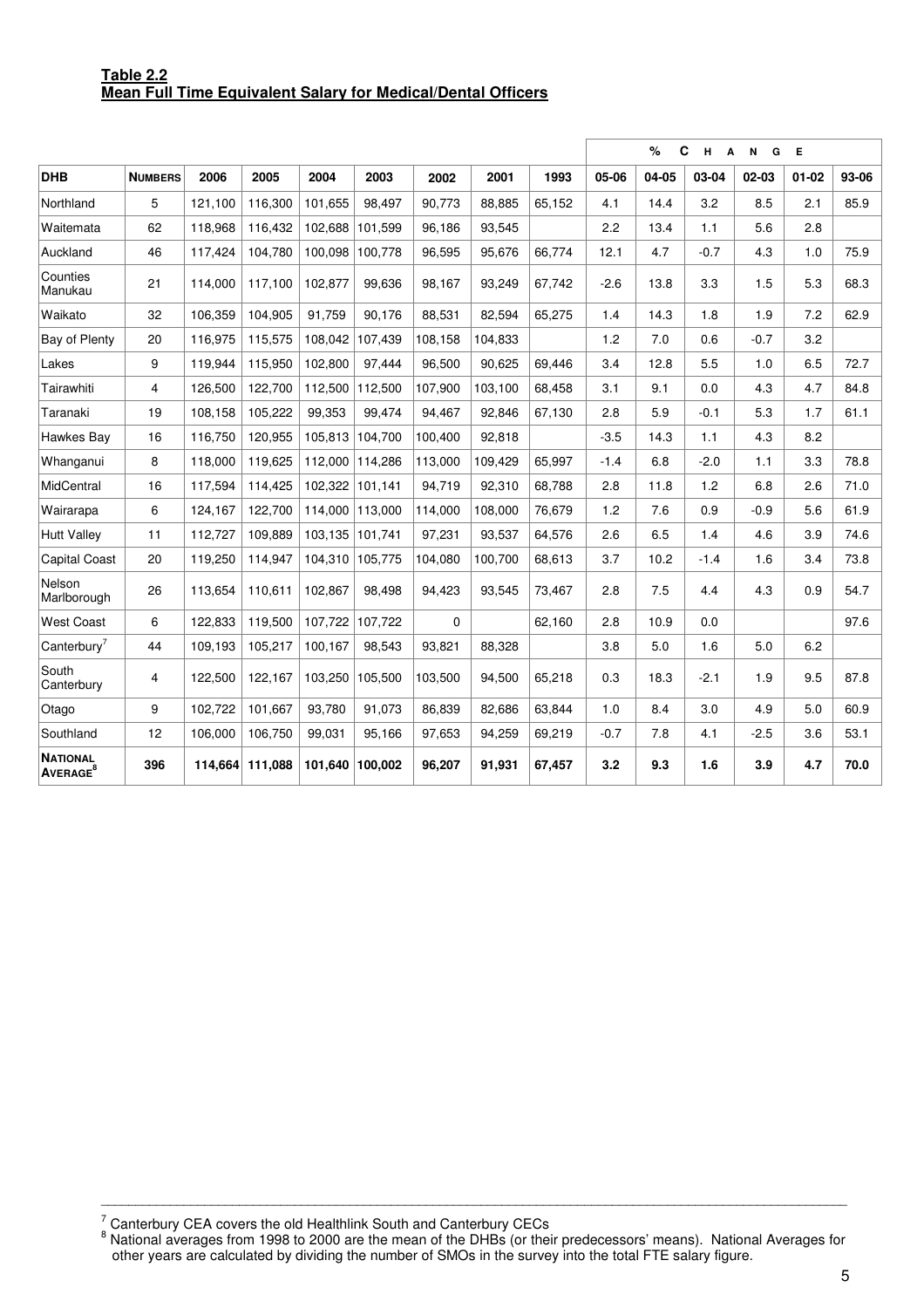#### **DHB SPECIALIST AND MEDICAL/DENTAL OFFICER AVERAGE FTE BASE SALARY INCREASE FOR 1 JULY 2006**

Tables 3.1 and 3.2 report on the average FTE base salary for DHB specialists and medical officers by gender. The information is ranked according to total mean FTE base salary in each DHB.

| Table 3.1 |                                                         |  |
|-----------|---------------------------------------------------------|--|
|           | <b>Mean Full Time Equivalent Salary for Specialists</b> |  |

| RANK                    | <b>DHB</b>                    | <b>TOTAL</b> | <b>FEMALES</b> | <b>MALES</b> |
|-------------------------|-------------------------------|--------------|----------------|--------------|
| 1                       | <b>West Coast</b>             | 154,521      | 147,800        | 156,289      |
| $\overline{c}$          | Wairarapa                     | 154,237      | 129,500        | 157,147      |
| 3                       | Whanganui                     | 150,378      | 146,786        | 152,000      |
| $\overline{\mathbf{4}}$ | Bay of Plenty                 | 150,076      | 149,000        | 150,224      |
| 5                       | Southland                     | 148,296      | 143,321        | 150,038      |
| 6                       | MidCentral                    | 147,711      | 140,341        | 149,873      |
| $\overline{7}$          | Nelson Marlborough            | 147,522      | 143,611        | 148,473      |
| 8                       | Hawke's Bay                   | 145,918      | 139,214        | 147,362      |
| 9                       | Auckland                      | 145,761      | 139,495        | 149,012      |
| 10                      | Waikato                       | 145,434      | 140,708        | 146,562      |
| 11                      | Tairawhiti                    | 144,344      | 138,400        | 145,444      |
| 12                      | Capital & Coast               | 142,527      | 138,650        | 143,928      |
| 13                      | Otago                         | 141,594      | 135,441        | 143,606      |
| 14                      | Canterbury                    | 140,934      | 134,950        | 142,717      |
| 15                      | Northland                     | 140,833      | 133,345        | 143,691      |
| 16                      | <b>Hutt Valley</b>            | 140,644      | 135,554        | 142,596      |
| 17                      | Taranaki                      | 139,787      | 133,550        | 141,473      |
| 18                      | Lakes                         | 139,125      | 132,350        | 140,908      |
| 19                      | Waitemata                     | 138,264      | 134,699        | 140,058      |
| 20                      | <b>Counties Manukau</b>       | 138,134      | 135,404        | 139,116      |
| 21                      | South Canterbury              | 137,967      | 139,500        | 137,731      |
|                         | NATIONAL AVERAGE <sup>9</sup> | 143,310      | 137,942        | 145,190      |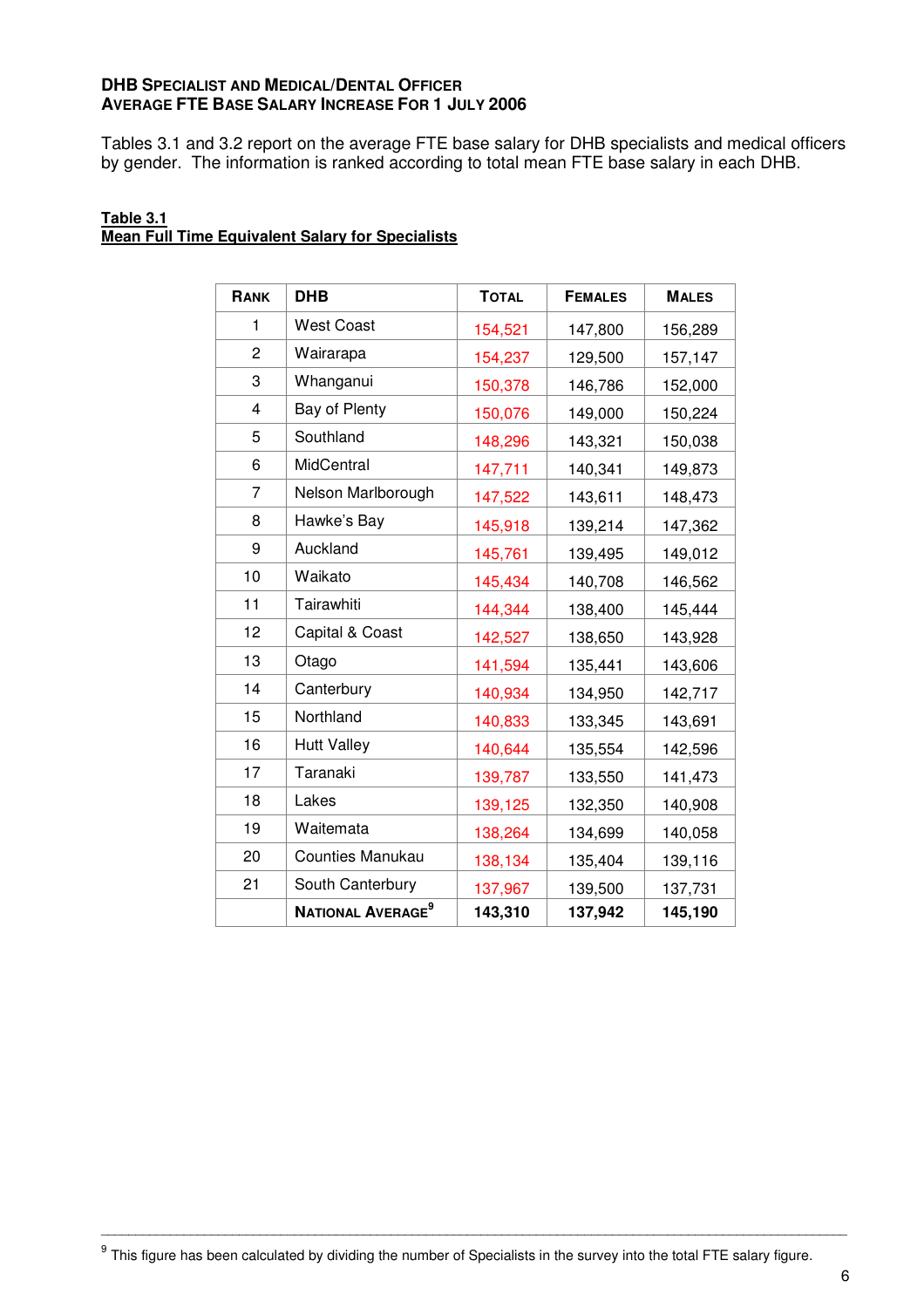| RANK           | <b>DHB</b>                     | <b>TOTAL</b> | <b>FEMALES</b> | <b>MALES</b> |
|----------------|--------------------------------|--------------|----------------|--------------|
| 1              | Tairawhiti                     | 126,500      | 127,500        | 125,500      |
| $\overline{c}$ | Wairarapa                      | 124,167      | 119,500        | 125,100      |
| 3              | <b>West Coast</b>              | 122,833      | 123,500        | 122,500      |
| 4              | South Canterbury               | 122,500      | 122,167        | 123,500      |
| 5              | Northland                      | 121,100      | 115,500        | 124,833      |
| 6              | Lakes                          | 119,944      | 115,500        | 121,214      |
| 7              | <b>Capital Coast</b>           | 119,250      | 120,636        | 117,556      |
| 8              | Waitemata                      | 118,968      | 114,846        | 121,944      |
| 9              | Whanganui                      | 118,000      | 0              | 118,000      |
| 10             | MidCentral                     | 117,594      | 120,300        | 113,083      |
| 11             | Auckland                       | 117,424      | 117,429        | 117,417      |
| 12             | Bay of Plenty                  | 116,975      | 118,300        | 115,650      |
| 13             | Hawke's Bay                    | 116,750      | 113,357        | 119,389      |
| 14             | <b>Counties Manukau</b>        | 114,000      | 113,938        | 114,038      |
| 15             | Nelson Marlborough             | 113,654      | 109,650        | 116,156      |
| 16             | <b>Hutt Valley</b>             | 112,727      | 109,300        | 115,583      |
| 17             | Canterbury                     | 109,193      | 107,316        | 110,620      |
| 18             | Taranaki                       | 108,158      | 106,583        | 108,885      |
| 19             | Waikato                        | 106,359      | 101,063        | 111,656      |
| 20             | Southland                      | 106,000      | 107,571        | 103,800      |
| 21             | Otago                          | 102,722      | 94,875         | 109,000      |
|                | NATIONAL AVERAGE <sup>10</sup> | 114,664      | 112,922        | 116,101      |

<sup>&</sup>lt;sup>10</sup> This figure has been calculated by dividing the number of Medical and Dental Officers in the survey into the total FTE salary figure.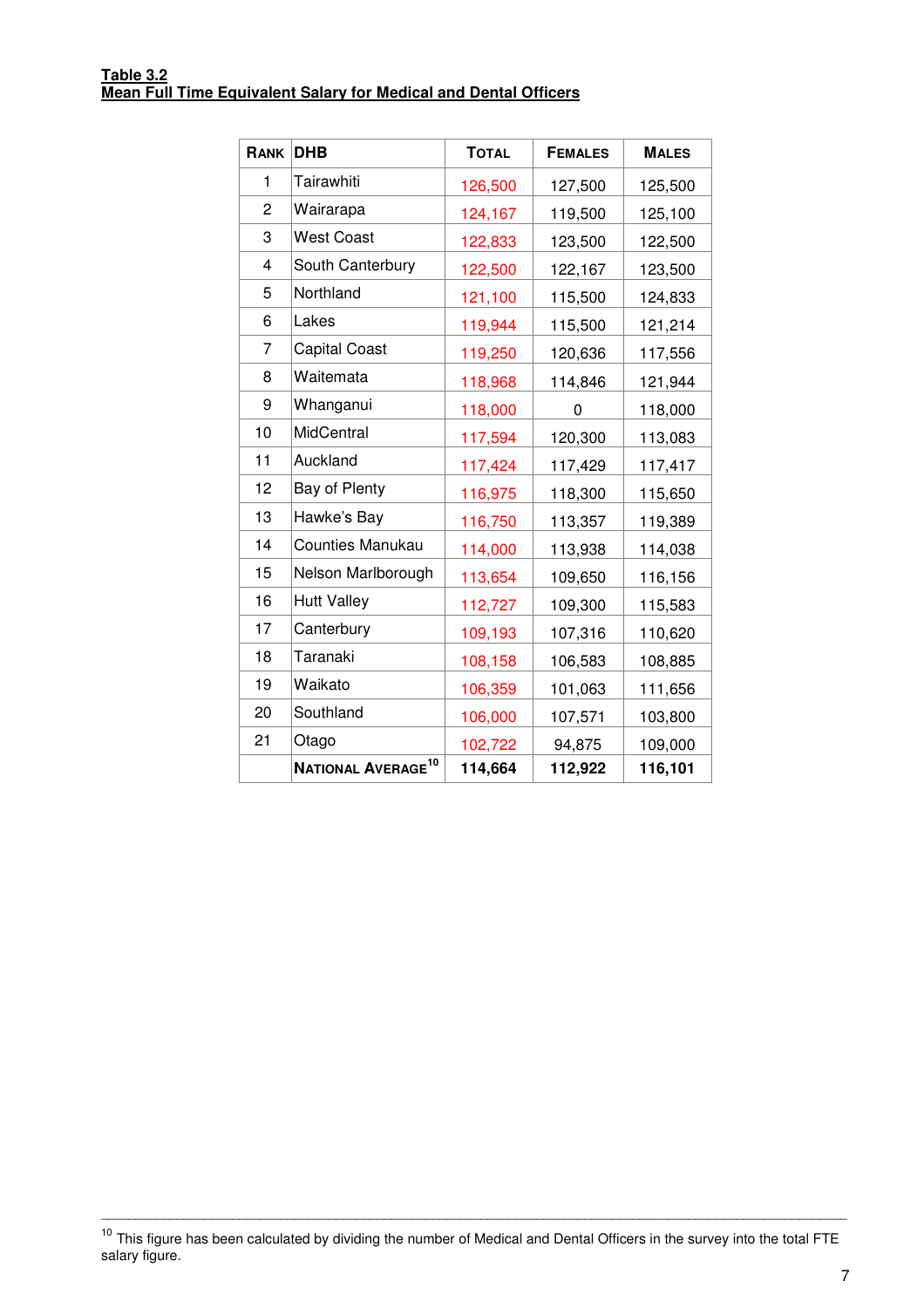#### **DHB SPECIALIST AND MEDICAL/DENTAL OFFICER PLACEMENT ON SALARY SCALE BY GENDER AS AT 1 JULY 2006**

Tables 4.1 and 4.2 report on the actual numbers of DHB specialists and medical officers by gender on each step of the salary scale.

# **Table 4.1**

#### **Actual DHB Specialists on each Step by Gender**

| <b>DHB</b>        |                |                         |                  |                |                         |                | <b>STEP ON SALARY SCALE</b> |                  |                |                |                           |                |                |                         |
|-------------------|----------------|-------------------------|------------------|----------------|-------------------------|----------------|-----------------------------|------------------|----------------|----------------|---------------------------|----------------|----------------|-------------------------|
|                   |                | 13                      | 12               | 11             | 10                      | 9              | 8                           | $\overline{7}$   | 6              | 5              | 4                         | 3              | $\overline{2}$ | 1                       |
|                   | Males          | 22                      | 3                | 4              | 4                       | 8              | 6                           | 3                | 5              | 3              | 6                         | 3              | $\overline{c}$ | 7                       |
| Northland         | Females        | 4                       | $\mathbf{1}$     | 2              | 0                       | 1              | 1                           | 1                | 4              | 3              | $\overline{c}$            | 1              | 1              | 8                       |
|                   | Males          | 19                      | 9                | 13             | 8                       | 13             | 10                          | 18               | 16             | 14             | 12                        | 12             | 5              | 6                       |
| Waitemata         | Females        | 5                       | $\overline{c}$   | 6              | 5                       | 2              | 5                           | 4                | 11             | 13             | 5                         | 8              | 8              | 4                       |
|                   | Males          | 115                     | 29               | 40             | 42                      | 18             | 35                          | 24               | 18             | 9              | 18                        | 10             | 9              | 5                       |
| Auckland          | Females        | 27                      | 8                | 17             | 20                      | $\overline{7}$ | 16                          | 13               | 17             | 16             | 10                        | 12             | 20             | 10                      |
| Counties          | Males          | 5                       | 5                | 14             | 36                      | 15             | 14                          | 30               | 14             | 20             | 17                        | $\overline{7}$ | 6              | 6                       |
| Manuaku           | Females        | 1                       | $\mathbf{1}$     | 3              | 14                      | 4              | 1                           | 7                | 3              | 15             | 5                         | 8              | 3              | 3                       |
|                   | Males          | 21                      | 47               | 44             | 10                      | 2              | 12                          | 4                | 20             | 12             | 6                         | 12             | 8              | 3                       |
| Waikato           | Females        | 6                       | $\overline{4}$   | 6              | 4                       | 4              | 3                           | 0                | $\overline{4}$ | 3              | 3                         | 4              | 6              | $\mathbf{1}$            |
|                   | Males          | 18                      | 3                | 24             | 21                      | 6              | $\overline{c}$              | $\mathbf{1}$     | $\overline{c}$ | 1              | 5                         | $\overline{c}$ | $\mathbf{1}$   | $\mathbf{1}$            |
| Bay of Plenty     | Females        | 3                       | 1                | 1              | 3                       | 1              | 0                           | 1                | 1              | 0              | 0                         | 0              | 1              | 0                       |
|                   | Males          | 0                       | 0                | 0              | 11                      | 4              | 6                           | 10               | 2              | $\overline{2}$ | 2                         | 1              | 0              | 0                       |
| Lakes             | Females        | 0                       | 0                | 0              | 1                       | 0              | 1                           | 3                | 0              | $\mathbf{1}$   | 2                         | 1              | 1              | 0                       |
|                   | Males          | 0                       | $\overline{2}$   | 3              | 9                       | 2              | 5                           | 4                | 0              | 1              | 0                         | 0              | 1              | 0                       |
| Tairawhiti        | Females        | 0                       | 0                | 0              | 1                       | 1              | 1                           | 0                | 0              | 1              | 1                         | 0              | 0              | 0                       |
|                   | Males          | $\overline{c}$          | 5                | $\mathbf{1}$   | 5                       | 4              | $\overline{7}$              | $\mathbf{2}$     | $\overline{2}$ | $\mathbf{1}$   | $\overline{c}$            | 4              | 0              | $\overline{c}$          |
| Taranaki          | Females        | 0                       | 0                | 0              | 1                       | 1              | 1                           | 2                | $\mathbf{1}$   | $\mathbf{1}$   | $\mathbf{1}$              | $\mathbf{1}$   | 0              | 1                       |
|                   | Males          | 4                       | 8                | 22             | 6                       | 4              | 3                           | 4                | 4              | 5              | 2                         | 3              | 0              | 0                       |
| Hawkes Bay        | Females        | 0                       | 0                | 3              | 2                       | 0              | 2                           | 2                | 1              | $\mathbf{1}$   | 0                         | 3              | 0              | 0                       |
| Whanganui         | Males          | 14                      | $\mathbf 0$      | 4              | 3                       | 2              | 2                           | 1                | $\overline{c}$ | $\mathbf{1}$   | $\mathbf{1}$              | $\mathbf{1}$   | 0              | 0                       |
|                   | Females        | 4                       | 0                | 2              | 0                       | 2              | 2                           | 1                | 1              | 0              | $\mathbf{1}$              | 1              | 0              | 0                       |
|                   | Males          | 18                      | 4                | 14             | 8                       | 6              | 14                          | 4                | 3              | $\mathbf{1}$   | 2                         | 0              | 0              | 1                       |
| MidCentral        | Females        | 3                       | $\mathbf 0$      | 2              | 5                       | 0              | 1                           | 1                | $\mathbf{1}$   | 5              | $\mathbf{1}$              | 0              | 3              | 0                       |
|                   | Males          | 8                       | $\mathbf{2}$     | $\mathbf{1}$   | 4                       | 2              | 0                           | 0                | 0              | $\Omega$       | 0                         | 0              | 0              | 0                       |
| Wairarapa         | Females        | 0                       | 0                | 0              | 0                       | 0              | 0                           | 1                | 0              | 0              | 0                         | 1              | 0              | 0                       |
|                   | Males          | 8                       | 8                | $\overline{7}$ | 10                      | 5              | 4                           | 5                | $\overline{7}$ | 4              | 5                         | 4              | 5              | 1                       |
| Hutt              | Females        | 0                       | $\mathbf{2}$     | 1              | 3                       | 4              | 3                           | 2                | $\mathbf{1}$   | 0              | 6                         | 3              | 0              | 3                       |
| Capital &         | Males          | 30                      | 9                | 24             | 11                      | 17             | 11                          | 8                | 14             | 11             | 13                        | 11             | 3              | 4                       |
| Coast             | Females        | 4                       | 3                | 4              | 9                       | 8              | 4                           | 4                | 2              | 4              | 4                         | 6              | 4              | 4                       |
| Nelson            | Males          | 24                      | 4                | 3              | 14                      | 6              | 2                           | 7                | 3              | 3              | $\ensuremath{\mathsf{3}}$ | $\mathbf{1}$   | 1              | 3                       |
| Marlborough       | Females        | 4                       | $\mathbf{1}$     | 0              | 1                       | 3              | $\overline{c}$              | 0                | 3              | 3              | $\mathbf 0$               | $\mathbf 0$    | 0              | $\mathbf{1}$            |
|                   | Males          | $\overline{7}$          | 5                | 2              | 3                       | 1              | $\mathbf 0$                 | 0                | 0              | $\mathbf 0$    | 1                         | 0              | 0              | 0                       |
| <b>West Coast</b> | Females        | 0                       | $\pmb{0}$        | 3              | 1                       | 0              | $\pmb{0}$                   | $\mathbf 0$      | 0              | $\pmb{0}$      | 1                         | 0              | 0              | 0                       |
|                   | Males          | 4                       | 46               | 21             | 16                      | 22             | 46                          | 12               | 13             | 14             | 24                        | 8              | 3              | 6                       |
| Canterbury        | Females        | $\pmb{0}$               | $\overline{7}$   | 1              | $\overline{\mathbf{4}}$ | 4              | 12                          | 6                | 5              | 6              | $10$                      | 5              | 8              | $\overline{\mathbf{c}}$ |
| South             | Males          | $\mathbf{1}$            | $\mathbf 0$      | $\mathbf 0$    | 0                       | 5              | $\boldsymbol{7}$            | 3                | 3              | 3              | 3                         | 1              | 0              | 0                       |
| Canterbury        | Females        | $\pmb{0}$               | $\pmb{0}$        | $\pmb{0}$      | 0                       | 0              | $\overline{c}$              | $\overline{c}$   | 0              | $\mathbf 0$    | $\mathbf 0$               | 0              | 0              | 0                       |
|                   | Males          | $\overline{7}$          | 15               | 14             | $\boldsymbol{9}$        | 13             | 10                          | 4                | $\overline{7}$ | 8              | 6                         | $\overline{7}$ | $\mathbf 2$    | $\overline{\mathbf{c}}$ |
| Otago             | Females        | $\boldsymbol{2}$        | $\boldsymbol{2}$ | 2              | $\mathbf 2$             | 1              | 3                           | 1                | 6              | $\mathbf 5$    | $\boldsymbol{2}$          | 3              | 3              | 2                       |
|                   | Males          | 14                      | $\mathbf 5$      | 4              | 4                       | 1              | 1                           | $\boldsymbol{2}$ | 2              | 4              | 1                         | 0              | 0              | $\overline{c}$          |
| Southland         | Females        | $\overline{\mathbf{4}}$ | $\mathbf 0$      | 0              | 3                       | 1              | $\pmb{0}$                   | 1                | 0              | $\mathbf{2}$   | $\mathbf{1}$              | $\mathbf 0$    | $\mathbf{2}$   | $\mathbf 0$             |
| <b>National</b>   | <b>Males</b>   | 341                     | 209              | 259            | 234                     | 156            | 197                         | 146              | 137            | 117            | 129                       | 87             | 46             | 49                      |
| <b>Total</b>      | <b>Females</b> | 67                      | 32               | 53             | 79                      | 44             | 60                          | 52               | 61             | 79             | 55                        | 57             | 60             | 39                      |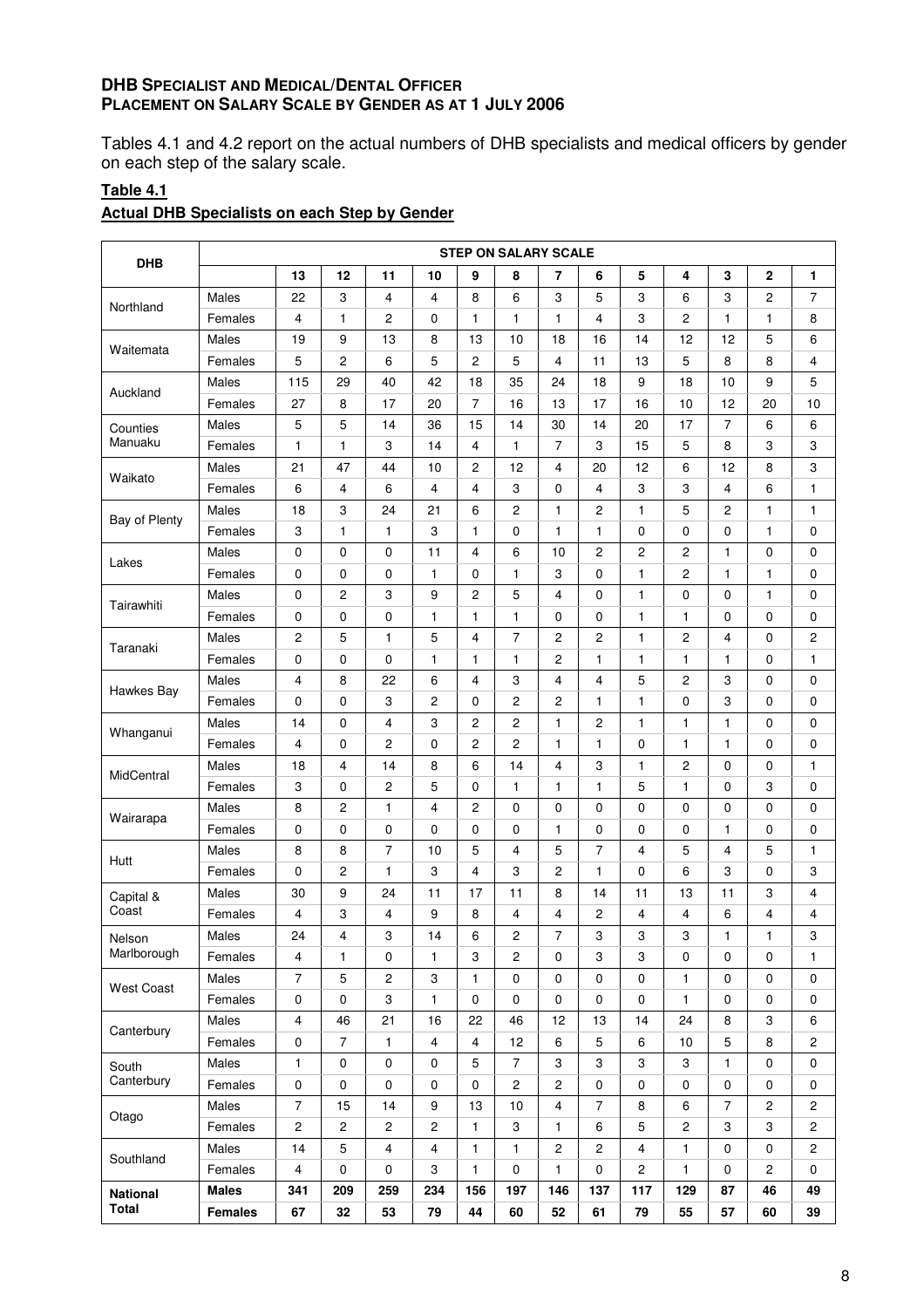### **Table 4.2 Actual DHB Medical and Dental Officers on each Step by Gender**

|                   |                |                |                         |                           |                         | <b>STEP ON SALARY SCALE</b> |                         |                |                         |                |                |             |                  |              |
|-------------------|----------------|----------------|-------------------------|---------------------------|-------------------------|-----------------------------|-------------------------|----------------|-------------------------|----------------|----------------|-------------|------------------|--------------|
| <b>DHB</b>        |                | 13             | 12                      | 11                        | 10                      | 9                           | 8                       | 7              | 6                       | 5              | 4              | 3           | $\mathbf{2}$     | 1            |
|                   | Males          | 2              | $\mathbf 0$             | 1                         | 0                       | $\mathbf 0$                 | 0                       | 0              | 0                       | 0              | $\mathbf 0$    | 0           | 0                | 0            |
| Northland         | Females        | 0              | 1                       | 0                         | 0                       | $\pmb{0}$                   | 1                       | 0              | 0                       | 0              | 0              | 0           | 0                | 0            |
|                   | Males          | $\overline{7}$ | 17                      | 6                         | 3                       | 3                           | $\mathbf 0$             | 0              | 0                       | $\mathbf 0$    | 0              | 0           | $\mathbf 0$      | 0            |
| Waitemata         | Females        | 3              | 9                       | $\overline{c}$            | 4                       | 1                           | 1                       | 1              | $\overline{\mathbf{c}}$ | 0              | 2              | 0           | 0                | 1            |
|                   | Males          | 3              | 5                       | $\overline{c}$            | 4                       | $\overline{c}$              | $\mathbf 0$             | $\mathbf{1}$   | $\mathbf 0$             | $\mathbf 0$    | 0              | $\mathbf 0$ | 1                | $\mathbf 0$  |
| Auckland          | Females        | 9              | 5                       | 5                         | 2                       | 0                           | 3                       | 1              | 0                       | 0              | $\mathbf{1}$   | 1           | 1                | 0            |
| Counties          | Males          | 1              | 4                       | $\overline{c}$            | 2                       | 1                           | $\mathbf{1}$            | 0              | 0                       | $\mathbf 0$    | 0              | 0           | $\boldsymbol{2}$ | 0            |
| Manukau           | Females        | 2              | $\overline{c}$          | 1                         | 0                       | $\mathbf 0$                 | 1                       | 0              | 1                       | 0              | 0              | 0           | 0                | $\mathbf{1}$ |
|                   | Males          | 0              | $\mathbf{1}$            | 3                         | 5                       | $\sqrt{2}$                  | 1                       | $\mathbf{1}$   | $\overline{\mathbf{c}}$ | 0              | $\mathbf{1}$   | 0           | $\mathbf 0$      | 0            |
| Waikato           | Females        | 0              | 0                       | $\overline{c}$            | 1                       | 0                           | $\overline{c}$          | 0              | 5                       | $\mathbf{1}$   | 2              | 2           | 1                | 0            |
|                   | Males          | 2              | 3                       | $\mathbf{1}$              | 0                       | 1                           | 0                       | 1              | $\mathbf{1}$            | $\mathbf{1}$   | 0              | 0           | $\mathbf 0$      | 0            |
| Bay of Plenty     | Females        | 5              | 0                       | $\mathbf{1}$              | 0                       | 1                           | 1                       | 2              | 0                       | $\mathbf 0$    | $\mathbf 0$    | 0           | 0                | 0            |
|                   | Males          | 2              | 1                       | $\ensuremath{\mathsf{3}}$ | 0                       | 1                           | 0                       | 0              | 0                       | $\mathbf 0$    | 0              | 0           | $\mathbf 0$      | 0            |
| Lakes             | Females        | 1              | 0                       | 0                         | 0                       | 0                           | 0                       | 1              | 0                       | 0              | 0              | 0           | 0                | 0            |
|                   | Males          | 1              | 1                       | 0                         | 0                       | 0                           | 0                       | 0              | 0                       | 0              | 0              | 0           | 0                | 0            |
| Tairawhiti        | Females        | 2              | 0                       | 0                         | 0                       | $\pmb{0}$                   | 0                       | 0              | 0                       | 0              | 0              | 0           | 0                | 0            |
|                   | Males          | 0              | $\pmb{0}$               | $\mathbf{1}$              | 3                       | 3                           | $\overline{\mathbf{c}}$ | 2              | 0                       | $\overline{c}$ | 0              | $\mathbf 0$ | $\mathbf 0$      | 0            |
| Taranaki          | Females        | 0              | 1                       | 0                         | 1                       | 0                           | $\mathbf{1}$            | 0              | $\overline{\mathbf{c}}$ | 0              | $\mathbf{1}$   | 0           | 0                | 0            |
|                   | Males          | 6              | $\mathbf 0$             | $\mathbf{1}$              | 0                       | $\mathbf 0$                 | 1                       | 0              | $\mathbf 0$             | $\mathbf 0$    | 0              | $\mathbf 0$ | $\mathbf 0$      | 1            |
| Hawkes Bay        | Females        | 1              | 0                       | $\mathbf{1}$              | 1                       | 3                           | 0                       | 0              | 0                       | $\mathbf{1}$   | 0              | 0           | 0                | 0            |
|                   | Males          | 3              | 0                       | $\overline{c}$            | 1                       | 0                           | 0                       | 2              | 0                       | 0              | 0              | 0           | 0                | 0            |
| Whanganui         | Females        | 0              | $\mathbf 0$             | 0                         | 0                       | $\mathbf 0$                 | 0                       | 0              | 0                       | 0              | $\mathbf 0$    | 0           | 0                | 0            |
|                   | Males          | 0              | 2                       | $\mathbf{1}$              | 1                       | $\mathbf 0$                 | 0                       | 0              | $\mathbf{1}$            | $\mathbf{1}$   | 0              | 0           | 0                | 0            |
| MidCentral        | Females        | 2              | 3                       | $\overline{c}$            | 1                       | 2                           | $\mathbf 0$             | 0              | 0                       | 0              | 0              | 0           | 0                | 0            |
|                   | Males          | 3              | 1                       | $\mathbf{1}$              | 0                       | 0                           | 0                       | 0              | 0                       | 0              | 0              | 0           | 0                | 0            |
| Wairarapa         | Females        | 0              | 0                       | $\mathbf{1}$              | 0                       | $\mathbf 0$                 | 0                       | 0              | 0                       | $\mathbf 0$    | $\mathbf 0$    | 0           | 0                | 0            |
|                   | Males          | $\mathbf{1}$   | 0                       | $\mathbf{1}$              | 3                       | 0                           | 0                       | 0              | $\mathbf{1}$            | $\mathbf 0$    | 0              | 0           | $\mathbf 0$      | 0            |
| Hutt              | Females        | 0              | 0                       | 1                         | 1                       | 0                           | $\overline{\mathbf{c}}$ | 0              | 0                       | $\mathbf{1}$   | 0              | 0           | 0                | 0            |
| Capital &         | Males          | 4              | 1                       | $\mathbf{1}$              | 1                       | $\pmb{0}$                   | 0                       | 0              | $\mathbf{1}$            | 0              | $\mathbf 0$    | 1           | 0                | 0            |
| Coast             | Females        | 4              | 4                       | 0                         | 1                       | 0                           | 1                       | 0              | $\mathbf{1}$            | 0              | 0              | 0           | 0                | 0            |
| Nelson            | Males          | 6              | $\overline{\mathbf{c}}$ | $\sqrt{2}$                | $\overline{\mathbf{c}}$ | 1                           | $\pmb{0}$               | 0              | $\pmb{0}$               | $\mathbf{1}$   | $\pmb{0}$      | $\mathsf 0$ | 1                | 1            |
| Marlborough       | Females        | 2              | 0                       | $\overline{c}$            | 1                       | 1                           | 0                       | $\mathbf{1}$   | 0                       | $\mathbf{1}$   | 0              | 1           | 1                | 0            |
|                   | Males          | $\overline{c}$ | $\pmb{0}$               | $\mathbf{1}$              | 1                       | $\pmb{0}$                   | $\pmb{0}$               | $\mathbf 0$    | $\mathbf 0$             | $\pmb{0}$      | $\pmb{0}$      | $\mathbf 0$ | $\mathbf 0$      | $\mathbf 0$  |
| <b>West Coast</b> | Females        | $\mathbf{1}$   | 0                       | $\mathbf{1}$              | 0                       | $\mathbf 0$                 | 0                       | 0              | 0                       | $\mathbf 0$    | 0              | $\mathbf 0$ | $\mathbf 0$      | $\mathbf 0$  |
|                   | Males          | 0              | $\mathbf 5$             | $\sqrt{2}$                | 8                       | $\sqrt{2}$                  | 1                       | 0              | $\boldsymbol{2}$        | $\mathbf 0$    | $\overline{c}$ | 3           | $\mathbf 0$      | $\mathbf 0$  |
| Canterbury        | Females        | 0              | 3                       | $\sqrt{2}$                | 3                       | $\mathbf 0$                 | 1                       | 4              | $\sqrt{2}$              | 1              | $\mathbf{1}$   | 1           | 0                | 1            |
| South             | Males          | 0              | $\mathbf{1}$            | $\mathbf 0$               | 0                       | $\mathbf 0$                 | $\mathbf 0$             | 0              | $\mathbf 0$             | $\mathbf 0$    | $\mathbf 0$    | $\mathbf 0$ | $\mathbf 0$      | $\mathbf 0$  |
| Canterbury        | Females        | 0              | $\sqrt{2}$              | $\mathbf{1}$              | $\pmb{0}$               | $\pmb{0}$                   | $\pmb{0}$               | 0              | $\pmb{0}$               | $\pmb{0}$      | $\pmb{0}$      | $\pmb{0}$   | $\mathbf 0$      | 0            |
|                   | Males          | $\pmb{0}$      | 1                       | $\overline{c}$            | 0                       | $\pmb{0}$                   | $\pmb{0}$               | 0              | 0                       | $\mathbf 0$    | 1              | 1           | 0                | 0            |
| Otago             | Females        | 0              | $\pmb{0}$               | $\pmb{0}$                 | 0                       | $\pmb{0}$                   | 1                       | $\pmb{0}$      | 1                       | $\pmb{0}$      | $\mathbf 0$    | 0           | $\overline{c}$   | $\mathbf 0$  |
|                   | Males          | 0              | $\mathbf 0$             | $\pmb{0}$                 | 0                       | 1                           | 1                       | 0              | 3                       | $\mathbf 0$    | $\mathbf 0$    | $\mathbf 0$ | $\mathbf 0$      | 0            |
| Southland         | Females        | 0              | $\pmb{0}$               | $\mathbf 0$               | 1                       | $\sqrt{2}$                  | 1                       | 2              | $\mathbf{1}$            | $\mathbf 0$    | 0              | $\mathbf 0$ | 0                | 0            |
| <b>National</b>   | <b>Males</b>   | 43             | 45                      | 33                        | 34                      | 17                          | $\overline{7}$          | $\overline{7}$ | 11                      | 5              | 4              | 5           | 4                | $\mathbf 2$  |
| <b>Total</b>      | <b>Females</b> | 32             | 30                      | 22                        | 17                      | 10                          | 16                      | 12             | 15                      | 5              | $\overline{7}$ | 5           | $\sqrt{5}$       | $\mathbf{3}$ |